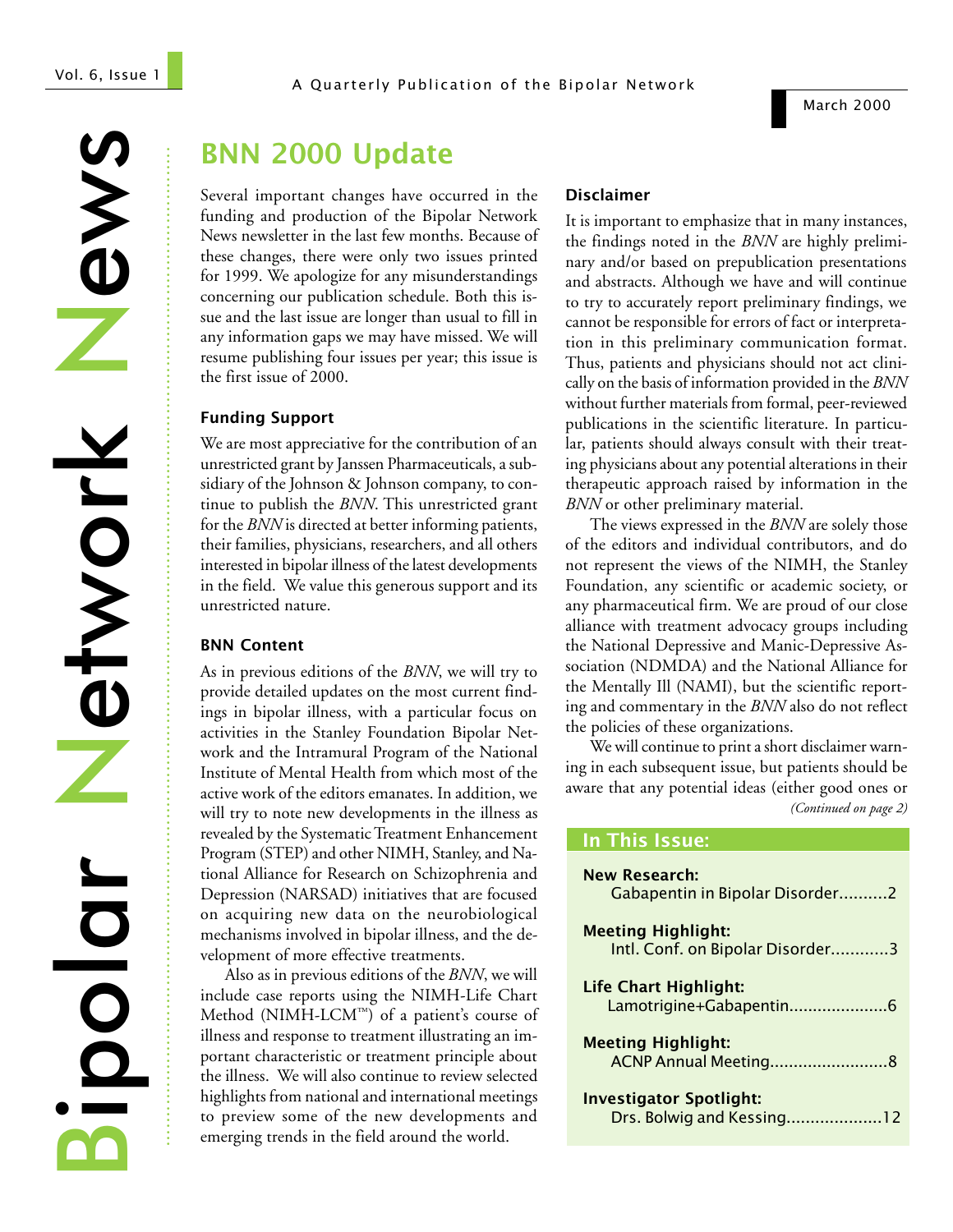### BNN 2000 Update

*(Continued from page 1)*

treatment misconceptions) generated from reading the *BNN* need to be carefully reviewed with their treating physician; only he or she can assume medical responsibility for treatment decisions so made.

The articles and information printed in the *BNN* are not copyrighted and may be reproduced without permission. We welcome comments about the content of the *BNN* and the expression of alternative points of view on any of the clinical or scientific material noted or referred to.  $\blacksquare$ 

## Bipolar Network News

Editors-in-Chief: Robert M. Post, MD Gabriele S. Leverich, MSW

The BNN is published four times a year by an international group of investigators working with patients with bipolar disorder to better understand the long-term course and treatment of the illness. The goal of the Network is to help develop new and more effective treatments for bipolar disorder.

We welcome any comments or suggestions you may have. For communication or to be placed on the mailing list, please contact us at:

### Bipolar Network News NIMH

10 Center Drive MSC 1272 Bldg. 10, Room 3N212 Bethesda, MD 20892-1272

Telephone: (800) 518-SFBN (7326) Fax: (301) 402-0052 Website: www.bipolarnetwork.org E-mail: info@bipolarnetwork.org

# New Research

## Gabapentin (Neurontin®) in the acute treatment of refractory bipolar disorder

Lori Altshuler, Paul Keck Jr., Susan McElroy, Trisha Suppes, E Sherwood Brown, Kirk Denicoff, Mark Frye, Michael Gitlin, Sun Hwang, Robyn Goodman, Gabriele Leverich, Willem Nolen, Ralph Kupka, and Robert Post

Full Article Appeared in the Journal: *Bipolar Disorders* 1: 61–65, 1999

**BACKGROUND:** Gabapentin, a new anti-epileptic agent, has been anecdotally reported to be effective as an adjunctive treatment in bipolar illness. We systematically assessed the response rate in bipolar patients being treated with open adjunctive gabapentin for manic and depressive symptoms or rapid cycling not responsive to standard treatments.

**METHOD:** Twenty-eight bipolar patients experiencing manic (n = 18), depressive  $(n = 5)$ , or rapid-cycling  $(n = 5)$  symptoms inadequately responsive to at least one mood stabilizer were treated in an open fashion with adjunctive gabapentin at one of four sites. Illness response was assessed every two weeks using the Clinical Global Impressions Scale modified for Bipolar Disorder (CGI-BP). A 'positive response' was operationalized as a CGI response of much or very much improved.

**RESULTS:** Of the 28 patients treated with open adjunctive gabapentin, an overall positive response was seen in 20 patients (72%). Fourteen (78%) of the 18 patients treated for hypomania ( $n = 6$ ) or mania ( $n = 12$ ) had a positive response to a dosage range of 600–3600 mg/day. Patients with hypomania responded fastest, with a positive response achieved in 12.7  $\pm$  7.2 days. Patients with classic mania had a mean time to positive response of  $25 \pm 12$  days, and in patients with mixed mania it was  $31.8 \pm 20.9$  days. The five patients treated for depression had a positive response within 21  $\pm$  13.9 days. Only one of five patients with rapid cycling had a positive response, however. Gabapentin was generally well tolerated, with the most common side effect being sedation ( $n = 5$ ; 18%).

**CONCLUSIONS:** Gabapentin appears to have positive effects when used as an open adjunctive treatment for residual manic and depressive symptoms, but not rapid cycling. Prospective double-blind studies are needed to further delineate its acute and prophylactic efficacy in conjunction with other mood stabilizers.

**Note:** Two double-blind trials of gabapentin were negative—response rates did not exceed those of placebo. These studies included: 1) the NIMH study of Frye et al. (2000; *J Clin Psychopharmacol*, in press) where lamotrigine (Lamictal®) was superior to both gabapentin and placebo in a six-week monotherapy trial for refractory patients; and 2) the failure of gabapentin to exceed placebo in an outpatient study of acute mania (Pande et al., 1999; see p. 4). In the study of Frye et al., better gabapentin response was associated with younger age, shorter duration of illness, and lower initial body weight (Obrocea et al., unpublished data). Clearer definitions of the utility of gabapentin in bipolar disorder requires much further systematic investigation. ■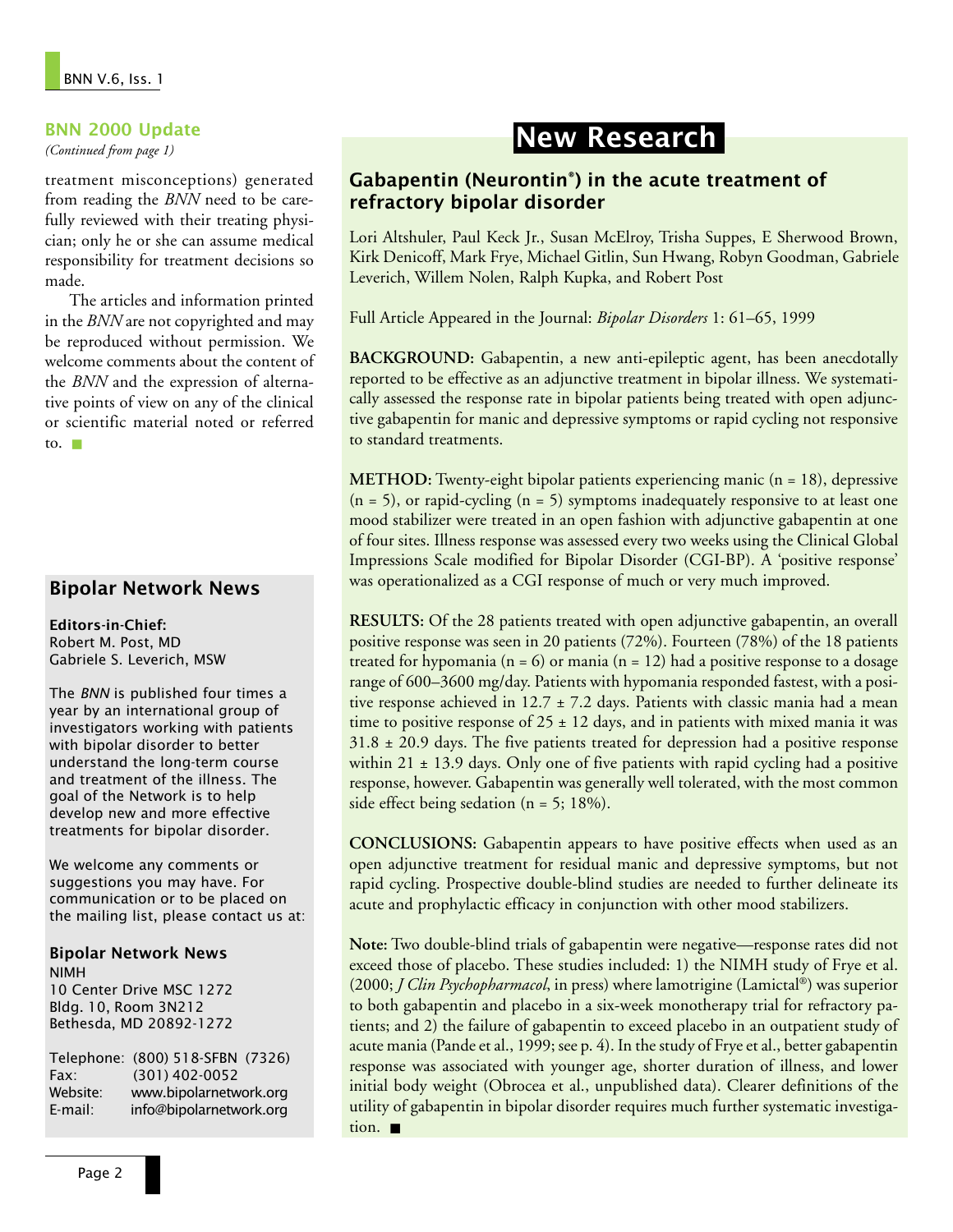# Meeting Highlights

Third International Conference on Bipolar Disorder Pittsburgh, Pennsylvania, June 17<sup>th</sup>-19<sup>th</sup>, 1999

The Third International<br>Conference on Bipolar<br>Disorder, like the previous two<br>conferences in 1994 and 1997, pro-Conference on Bipolar Disorder, like the previous two conferences in 1994 and 1997, produced a wide variety of interesting and exciting new findings in the treatment of bipolar disorder. Among the many excellent presentations were the following highlights:

### Lithium Update

DRS. R. BALDESSARINI, L. TONDO, AND J. HENNEN of Harvard Medical School reviewed the literature on patients who continued long-term treatment with lithium versus those who discontinued. Suicidal acts rose 22-fold, and fatalities increased 14-fold, within the first year after discontinuing lithium. They concluded from their data that there are "…powerful, long-sustained protective effects of lithium against suicidal behavior.…" A slow taper of lithium during discontinuation is somewhat helpful in decreasing the rate of suicide, but the risk is still 11 fold higher than for those who continue on lithium.

**Note:**These data continue to indicate the great importance of lithium in treatment regimens for bipolar patients, even though lithium, in monotherapy, is not completely effective for mood regulation in some patients. Despite the growing availability of other putative mood stabilizers, a continued role for lithium as adjunctive therapy, if not monotherapy, remains high on the list of treatment approaches.

DRS. BALDESSARINI AND TONDO also reported data contrary to numerous previous studies in the literature, that neither a long latency until institution of prophylactic lithium therapy (i.e., after many episodes have been experienced) nor rapid cycling conferred a negative prognosis for ultimate lithium response.

DR. A. VIGUERA et al. of Harvard Medical School reported similar rates of relapse in 42 pregnant (52%) and 59 nonpregnant (58%) women who discontinued their lithium for 40 weeks. However, in the post-partum period (i.e., weeks 41– 64 after lithium discontinuation) relapses were 3.3 times more frequent in the pregnant versus non-pregnant women (80% vs. 24%, respectively).

DR. M. BAUER and colleagues at the University of Berlin reported an increased prevalence of goiter in 100 lithium-treated patients that was related to duration and dose of lithium treatment and was prevented by thyroxine  $(T_4, Symbroid^*)$ treatment.

**Note:** These data, together with those of Frye et al. [\(1999; Am J Psychiatry 156:1909–](http://www.ncbi.nlm.nih.gov/entrez/query.fcgi?cmd=Retrieve&db=PubMed&list_uids=10588404&dopt=Abstract) [1914\)](http://www.ncbi.nlm.nih.gov/entrez/query.fcgi?cmd=Retrieve&db=PubMed&list_uids=10588404&dopt=Abstract) reporting that lithium-treated patients with low free  $T_4$  had more depression and cycling, continue to suggest several positives (in efficacy and side effects) for considering thyroid augmentation strategies.

DR. S. GHAEMI et al. of Massachusetts General Hospital reported data from a 1.7 year open-label comparative trial of divalproex (Depakote®) vs. lithium in the treatment of bipolar disorder. They found both to be equally effective in 43 patients; lithium nonresponders responded well to divalproex, and vice versa. Divalproex monotherapy was notably effective in treating depressive symptoms.



### Antidepressants

DR. C. GUILLE et al. of Massachusetts General Hospital reported on a continuing study of bupropion (Wellbutrin®) vs. desipramine (Norpramin®) in bipolar depression [\(Sachs et al., 1994; J Clin Psy](http://www.ncbi.nlm.nih.gov:80/entrez/query.fcgi?cmd=Retrieve&db=PubMed&list_uids=7929019&dopt=Abstract)[chiatry 55:391–393\)](http://www.ncbi.nlm.nih.gov:80/entrez/query.fcgi?cmd=Retrieve&db=PubMed&list_uids=7929019&dopt=Abstract), and found that over the one-year follow-up, the rate of switching into hypomania and mania was still significantly greater in the desipramine group (37%) compared with the bupropion group  $(13\%, p<0.05)$ .

DR. R. JOFFE et al. of McMaster University, Canada, reported that for 25 patients in a randomized, controlled sixweek trial, adjunctive treatment with the antidepressant paroxetine (Paxil®) was equally effective for depression breaking through ongoing mood stabilizer treatment as the addition of a second mood stabilizer, typically valproate to lithium or vice versa.

**Note:**Although rapid cyclers were not included, this is a highly important study and should help refocus attention on the relative safety and efficacy of the newer antidepressants for bipolar depression.

DR. L. ALTSHULER and colleagues at the UCLA Neuropsychiatric Institute found that the risk of depressive relapse for 27 bipolar patients after antidepressant discontinuation was 67% versus 39% in the 18 patients who remained on antidepressants.

**Note:** Although this was a retrospective chart review and not a randomized study, it suggests that the previous recommendation discontinuing antidepressants as soon as possible in patients with episodes of depression breaking through mood stabilizers—should continue to be reevaluated as new data become available. *(Continued on page 4)*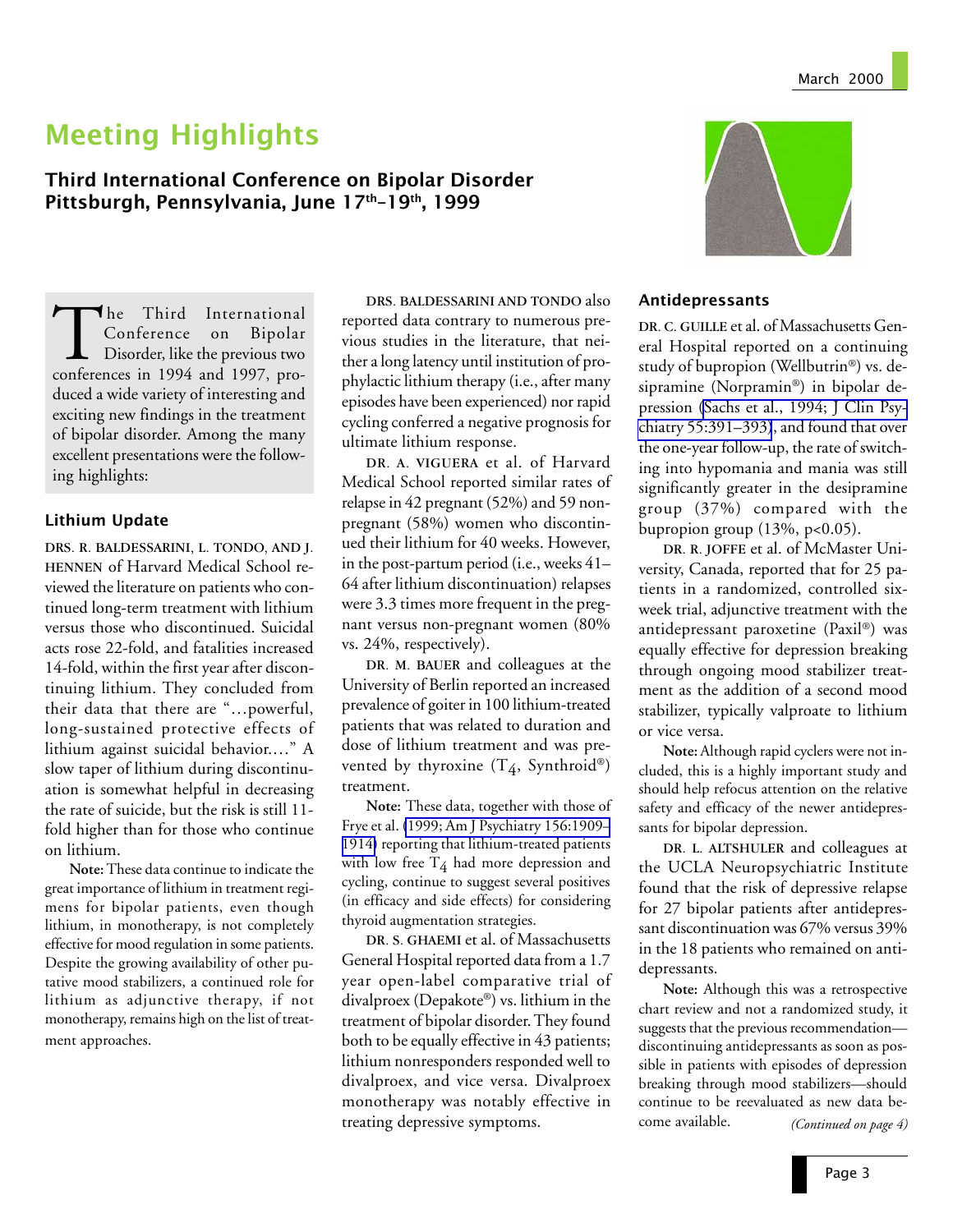### Meeting Highlights: 3rd Intl. Bipolar Conf.

*(Continued from page 3)*

### New Treatments

DR. A. PANDE of Parke-Davis Pharmaceutical Research presented data indicating that gabapentin (Neurontin®) was not an effective treatment for acute mania. In a 10-week, double-blind, placebo-controlled trial of adjunctive gabapentin, flexibly dosed between 900 and 3600 mg/ day, gabapentin was not superior to placebo as an adjunctive treatment for bipolar I symptoms of hypomania, mania, or mixed states. These data are convergent with the data from the NIMH doubleblind study (Frye et al., 2000; *J Clin Psychopharmacol*, in press) indicating that lamotrigine (Lamictal®) was more effective in a group of patients with a variety of refractory affective disorders than either gabapentin or placebo (neither of which differed statistically from each other).

In contrast to Dr. Pande, DR. M. HARDOY et al. of the University of Florence, Italy, reported a 60% moderate to marked response rate for open-label, adjunctive gabapentin in the treatment of bipolar and schizoaffective disorders, a response rate similar to the results from open-label, adjunctive studies in the literature. Gabapentin has also been shown to be effective in some anxiety disorders including social phobia, and is widely used for adjunctive treatment in pain syndromes. Thus, its spectrum of therapeutic efficacy in adjunctive treatment for anxiety and depression associated with bipolar disorder remains to be further delineated.

DR. S. HOOPES, (private practice, Boise, Idaho) in a study of lamotrigine in the treatment of bipolar depression and other affective disorders in 218 patients, found that lamotrigine combined well with antidepressants, neuroleptics, lithium, and other anticonvulsants, and produced high rates of response in combination (69%) and in monotherapy (42%). These data parallel the open and double-blind data of Calabrese et al. [\(1999; J Clin Psychiatry 60:79–88](http://www.ncbi.nlm.nih.gov:80/entrez/query.fcgi?cmd=Retrieve&db=PubMed&list_uids=10084633&dopt=Abstract)).

DR. A. LAURENZA and colleagues at GlaxoWellcome Research performed a double-blind, placebo-controlled study in 437 outpatients that supported the efficacy of lamotrigine in unipolar depression, finding it equal to desipramine and superior to placebo.

DR. T. SANGER et al. of Eli Lilly and Company reported data from a study using olanzapine (Zyprexa®) in the treatment of rapid cycling bipolar I patients. Twenty-five rapid cycling patients were randomized to placebo and 19 to olanzapine; olanzapine (which has now been FDA-approved for the treatment of mania) was statistically significantly superior to placebo in mean reductions on the Young Mania Rating Scale.

DR. R. CHENGAPPA et al. from Western Psychiatric Institute in Pittsburgh reported data on topiramate (Topamax®) as an adjunctive treatment for bipolar disorder, finding a 56% much or very much improved response rate in 16 patients after six weeks; four of the 16 patients had transient parasthesias (i.e., an unpleasant sense of touch) and two had word-finding difficulties. All patients lost weight (average of 10 lbs). These findings are very similar to those in the Stanley Foundation Bipolar Network as reported by Dr. S. McElroy et al. (2000; *Biol Psychiatry*, in press) in 56 patients.

DR. V. KUSUMAKAR and colleagues at Dalhousie University, Canada, also found positive results of open-label topiramate augmentation in female patients with refractory rapid cycling bipolar disorder. Eight of 15 patients who completed the 16-week study achieved euthymia, and almost half the patients lost 1–5% weight.

DRS. A. SCHAFFER AND A. LEVITT (University of Toronto), and DR. R. JOFFE (McMaster University) reported on mexiletine (Mexitil®) in treatment-resistant bipolar disorder. This agent, which has anticonvulsant, antiarrhythmic, and analgesic properties, was examined in an initial open-label study of 13 rapid cycling patients at doses ranging between 200–1200 mg/day. A full response was observed in 46% of subjects.

**Note:** This promising study of mexiletine in rapid cycling patients maintained on other mood stabilizers deserves further follow-up.

DR. L. SHAFFER et al. of Sutter Community Hospital reported data from the use of primidone(Mysoline®) in the treatment of refractory bipolar disorder. They reported a modicum of success, i.e., eight (31%) of 26 patients treated with adjunctive primidone experienced a persistent positive therapeutic effect.

**Note:** These data parallel the previous data of Hayes [\(1993; Ann Clin Psychiatry](http://www.ncbi.nlm.nih.gov:80/entrez/query.fcgi?cmd=Retrieve&db=PubMed&list_uids=8348197&dopt=Abstract) [5:35–44\)](http://www.ncbi.nlm.nih.gov:80/entrez/query.fcgi?cmd=Retrieve&db=PubMed&list_uids=8348197&dopt=Abstract) showing a 33% response to primidone.

DR. U. YAROSLAVSKY et al. of Ben-Gurion University, Israel, conducted a double-blind controlled trial of phenytoin (Dilantin®) vs. placebo in mania for five weeks and found that there was significant therapeutic benefit for phenytoin, beginning on week three. They concluded that "the results suggest that antimanic properties may be true for all anticonvulsants."

### Psychotherapy

DR. D. HIRSHFELD-BECKER et al. at Massachusetts General Hospital, in a study of short-term adjunctive cognitive-behavioral therapy for bipolar disorder, found significant decreases in the rate of relapse in those so treated. These data parallel those of DR. E. FRANK at the University of *(Continued on page 5)*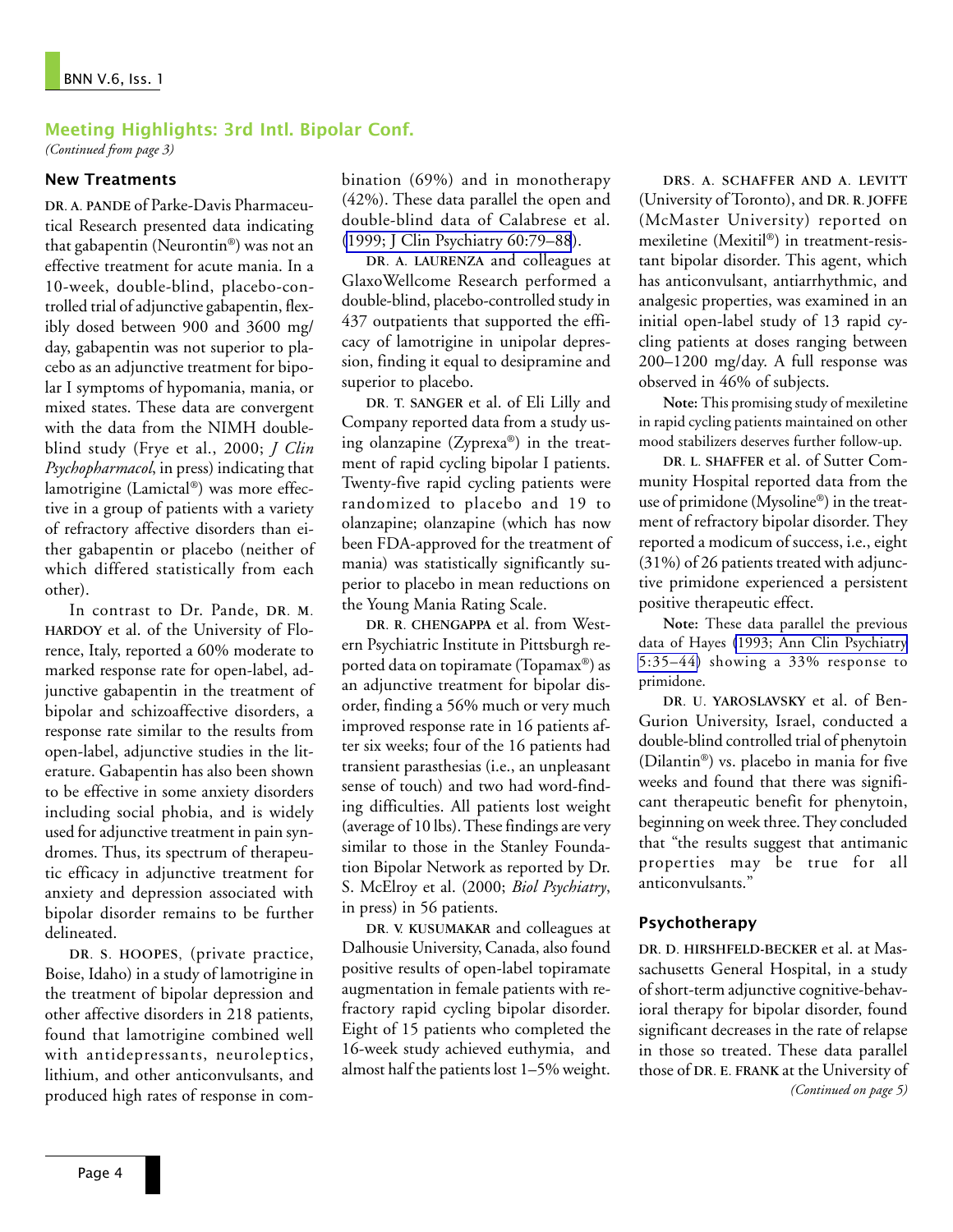### Meeting Highlights: 3rd Intl. Bipolar Conf.

*(Continued from page 4)*

Pittsburgh, presented in the opening session of the conference, showing decreased depressive symptomatology in response to interpersonal and social rhythm therapy.

DR. H. LAM DOMINIC et al. from the Institute of Psychiatry, London, also presented data on cognitive therapy for bipolar illness. In a pilot study of relapse prevention with six-month post-therapy follow-up data, they found there were fewer bipolar episodes, higher social functioning, and better coping strategies for bipolar prodromes in the cognitive therapy group compared with the control group that received treatment as usual. There was no evidence that improvement in the therapy group was due to more medication being prescribed.

DR. R. MORRISS of Royal Preston Hospital, UK, conducted a randomized controlled trial of teaching bipolar disorder patients to identify early symptoms of relapse and obtain early treatment. This method was highly effective in reducing the number of days in relapse with mania at 6 months (93%, p=0.007) and at 18 months (58%, p=0.02).

**Note:** The above four studies clearly support the beneficial effects of focused psychotherapies as an important adjunctive treatment approach for bipolar illness.

### Other New Research

DR. L. ALLOY et al. of Temple University reported data on lifetime comorbidity in 17–24 year olds with bipolar spectrum disorders. They reported higher lifetime rates of anxiety, substance abuse, Attention Deficit-Hyperactivity Disorder (ADHD), and eating disorders in bipolar than in unipolar depressed participants. Women with bipolar disorder had higher rates of anxiety (85% vs. 41%), ADHD (18% vs. 5%), and eating disorders (15% vs. 0%) than men with bipolar disorder, but not substance abuse disorders (41% vs. 32%). These data continue to point out the high rate of comorbidity of anxiety and substance abuse disorders in individuals of all ages with bipolar illness.

**Note:** This high rate of comorbidity should lead to a comprehensive, prospective treatment approach to these conditions as well as considering bipolar illness as a specific risk factor for substance abuse disorders in adolescents.

DR. D. AXELSON et al. of the University of Pittsburgh gave a clinical presentation of pediatric bipolar disorder, based on Kiddie Schedule for Affective Disorders (KSADS) interviews from 142 patients with a lifetime diagnosis of bipolar disorder from 1986 to 1995. They reported that the median episode duration of manic symptoms was one to two days in 117 patients who met criteria for mania or hypomania during the current mood episode. They concluded from the data that pediatric bipolar disorder in their outpatient, predominantly adolescent sample "…presented primarily with brief episodes and prominent depressive symptoms. Suicidality, psychosis, and comorbid disruptive behavior disorders were common features...The presence of mildly elated mood and increased energy may be important for distinguishing bipolar patients from other mood and anxiety disorder patients."

DR. L. GYULAI of the University of Pennsylvania reported that bone mineral density did not acutely decrease in preand postmenopausal women with refractory affective disorder treated with highdose levothyroxine  $(T_4)$ .

Complete abstracts of the Third International Conference on Bipolar Disorder were published in the journal *Bipolar Disorders*, an international journal of psychiatry and neurosciences (Vol. 1, Suppl. 1, 1999; [www.munksgaard.dk](http://www.munksgaard.dk/)).

## //www: bipolar

The following internet websites might be helpful to all those interested in the research and treatment of bipolar illness:

### [www.nami.org](http://www.nami.org/)

With more than 208,000 members, the National Alliance for the Mentally III (NAMI) is the nation's leading grassroots advocacy organization solely dedicated to improving the lives of persons with severe mental illnesses including schizophrenia, bipolar disorder (manic-depressive illness), major depression, obsessive-compulsive disorder, and severe anxiety disorders.

### [www.ndmda.org](http://www.ndmda.org/)

The National Depressive and Manic-Depressive Association (NDMDA) is the nation's largest patient-run, illness-specific organization. The mission of the National Depressive and Manic-Depressive Association is to educate patients, families, professionals, and the public concerning the nature of depressive and manic-depressive illnesses as treatable medical diseases; to foster self-help for patients and families; to eliminate discrimination and stigma; to improve access to care; and to advocate for research toward the elimination of these illnesses.

#### [www.narsad.org](http://www.narsad.org/)

The National Alliance for Research on Schizophrenia and Depression (NARSAD) raises and distributes funds for scientific research into the causes, cures, treatments, and prevention of brain disorders, primarily the schizophrenias, depressions, and bipolar disorders. NARSAD has awarded \$82.13 million to fund 2,130 grants to 1,048 scientists in 146 universities and medical research institutions.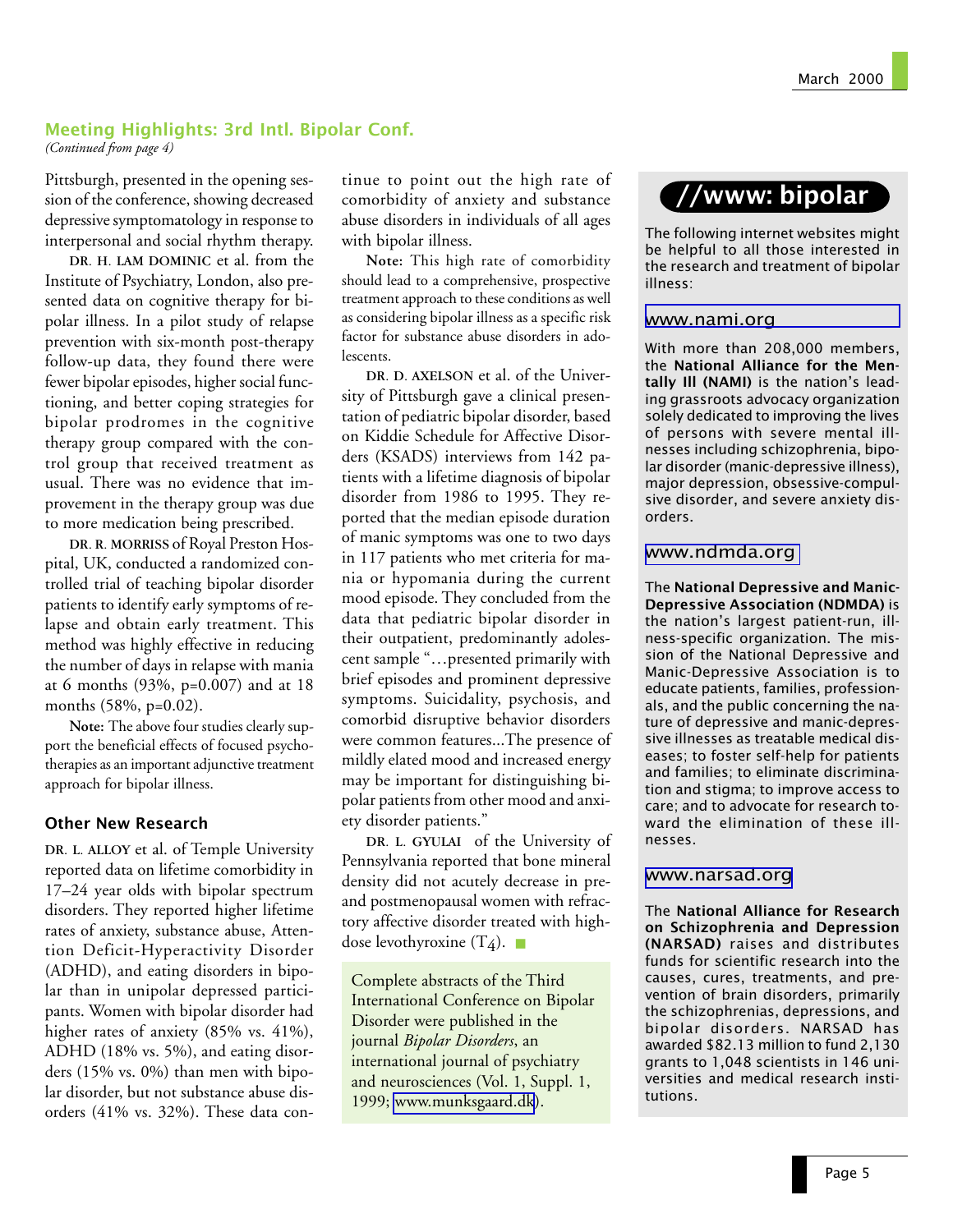# Life Chart Highlight

Response to lamotrigine and gabapentin combination therapy?

s illustrated in the life chart (p. 7),<br>this 44-year old male patient had<br>recurrent and mild bouts of (win-<br>ter) depression from 1960 until 1971, this 44-year old male patient had recurrent and mild bouts of (winwhen they became disabling. The course of his illness changed in 1975 to more continuous hypomania, followed by severe depressions of many months' duration beginning in 1981. Treatment with antidepressants in 1983 (amitriptyline [Elavil®], and maprotiline [Ludiomil®) was associated with the induction of a more severe mania than had previously been observed, but no further manic episodes occurred despite a variety of subsequent antidepressant clinical trials.

The antidepressants amitriptyline and nortriptyline (Pamelor®) were inadequate for preventing depressions in 1987 and 1989, the latter of which did not remit until the combination of desipramine (Norpramin®) and fluoxetine (Prozac®) was instituted. With the onset of another depression in 1991, the monoamine oxidase inhibitor (MAOI) phenelzine (Nardil®) in combination with lithium was instituted without success, and only a partial response to electroconvulsive therapy (ECT) was observed in 1994. The serious depression of 1996 did not respond to treatment with two mood stabilizers (lithium and valproic acid [Depakote®]), the addition of the antidepressant amoxapine (Asendin®), augmentation with the psychomotor stimulant methylphenidate (Ritalin®), and thyroid hormone  $(T_4, Symbroid^{\circledast})$ .

#### NIMH Double-Blind Trial

The patient was admitted to the National Institute of Mental Health (NIMH) (p. 7, bottom) and gave written informed consent for participation in a doubleblind randomized clinical trial comparing placebo, lamotrigine (Lamictal®), and gabapentin (Neurontin®) (see *BNN* Vol. 4, Iss. 4). As illustrated, the patient showed no response in Phase I during placebo administration, but in Phase II had a substantial, but partial, response to lamotrigine (i.e., a 'B' for "much improved" on the Clinical Global Impressions [CGI] Scale). Then, in Phase III, he showed some loss of response during gabapentin administration (resulting in a CGI rating of 'C' or "minimally improved"). In Phase IV for response confirmation, the Phase II drug was reinitiated on a double-blind basis (later revealed to be lamotrigine), although in this instance the response was not as robust as previously observed (receiving a 'C' on the CGI). At this juncture, gabapentin was added to lamotrigine, which resulted in rapid, substantial improvement to a virtual symptom-free baseline (i.e., an 'A' or rating of "very much improved" on the CGI).

Although we highlight this case as a potential clinical response to lamotrigine and gabapentin in the presence of only partial responses to monotherapy, the data conveyed and inferences that can be drawn from this life chart are not unambiguous. On first view, it appears that a partial response to lamotrigine was converted to a more complete one with the addition of gabapentin. However, it is also possible that this improvement resulted



from a natural "cycling out" of a depressive episode, as might be expected on the basis of prior durations of depression (p. 7, middle line). It is noteworthy that the time frame on the time line or date line is changed on the bottom line row, so that months rather than years are illustrated  $(i.e., 5/97 - 12/97).$ 

The patient continued in remission from November 1997 to July 1998, but a moderate depressive episode ensued despite ongoing continuation prophylaxis with both lamotrigine and gabapentin at the same doses previously utilized (not shown). Although the depression was less severe than observed in previous episodes, the failure of lamotrigine and gabapentin to prevent the onset of the next episode further supports the possibility that the presumptive response to the addition of gabapentin to lamotrigine was related to the natural course of illness.

### **Discussion**

Despite this ambiguity, we present this case for discussion for a number of reasons. Several other partial responders to lamotrigine appeared to benefit from the addition of gabapentin at the NIMH. The two drugs have very different mechanisms of action which could result in additive effects. That is, gabapentin increases the levels of the major inhibitory neurotransmitter in brain, gamma-aminobutyric acid (GABA), whereas lamotrigine is thought to act in part by decreasing the release of the excitatory amino acid glutamate in the brain. In addition, the two drugs have very different mechanisms of anticonvulsant effects on amygdala-

*(Continued on page 9)*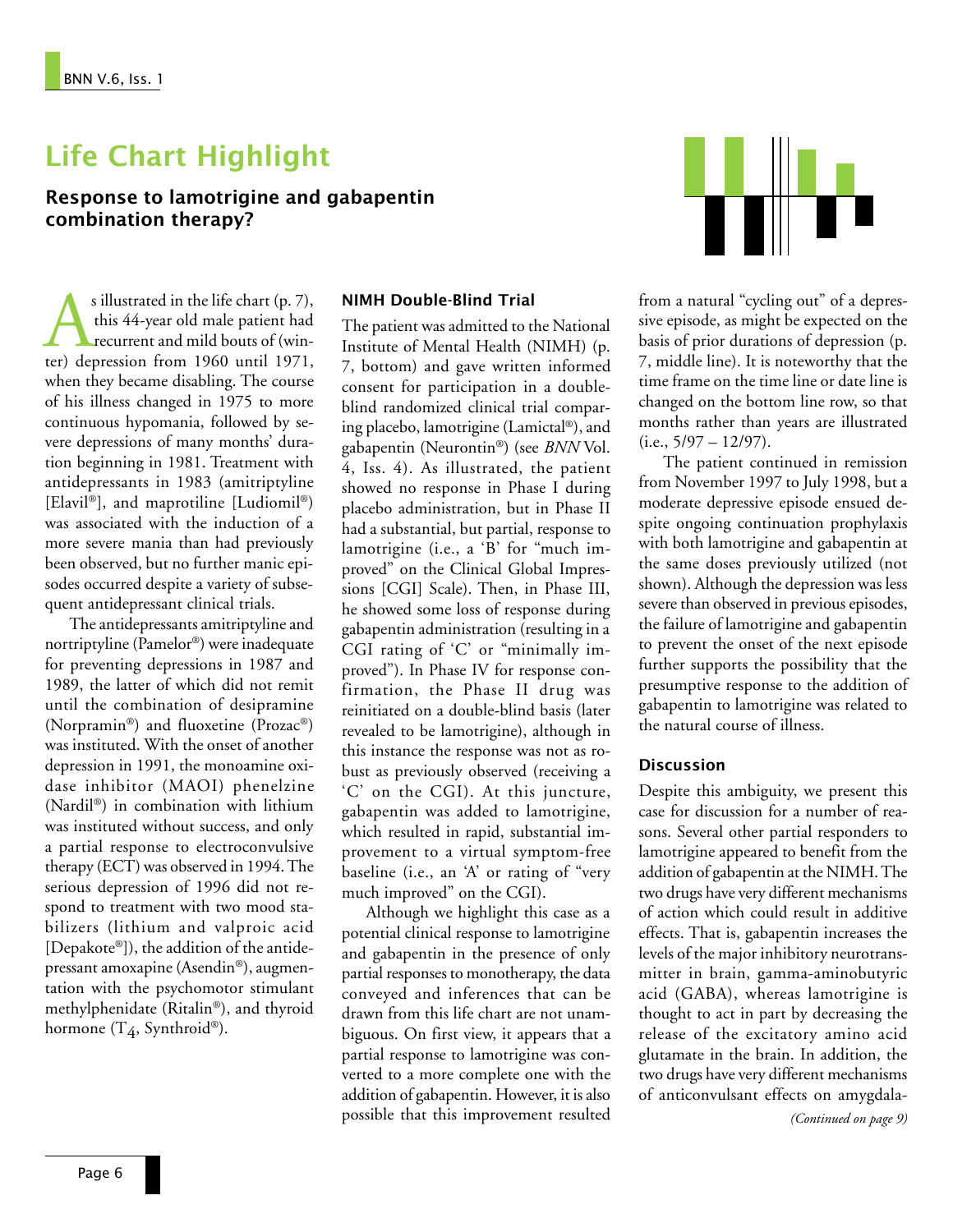### March 2000



Figure 1: Multiple antidepressants, mood stabilizers, and ECT failed to adequately block severe depressive recurrences from 1983 to 1996 in this patient with bipolar II illness. At the NIMH (bottom row), daily prospective LCM ratings during the double-blind randomized protocol of Frye et al. (2000; *J Clin Psychopharmacol*, in press) revealed: no response to placebo (CGI - "minimally worse" = 'E'); moderate response to lamotrigine (CGI - "much improved" = 'B'); slight deterioration while on gabapentin, but still slightly improved from earlier "worst phase" (i.e., CGI - "minimally improved" = C ); beginning of a re-response in phase IV response confirmation mode when the phase II medication (lamotrigine) was blindly added again; and then a complete response to the lamotrigine+gabapentin combination (CGI - "very much improved" =  $'A'$ ).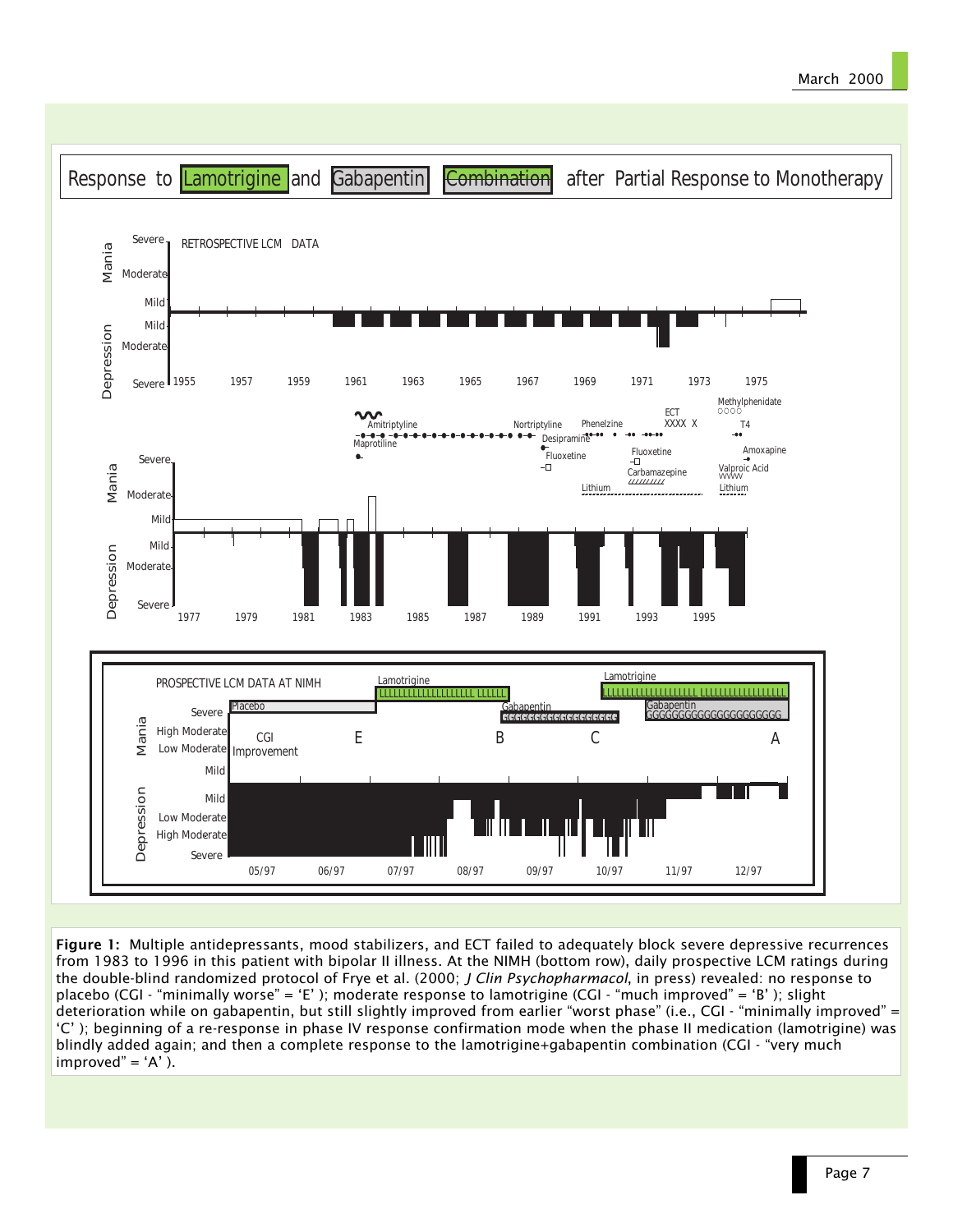## Meeting Highlights

American College of Neuropsychopharmacology (ACNP) Acapulco, Mexico, December 12<sup>th</sup>-16<sup>th</sup>, 1999

The American College of<br>
Neuropsychopharmacology<br>
(ACNP), founded in 1961, is<br>
a professional organization of some 600 Neuropsychopharmacology  $\triangle$  (ACNP), founded in 1961, is leading scientists. Members are selected primarily on the basis of their original research contributions to the field of neuropsychopharmacology, which involves the evaluation of the effects of natural and synthetic compounds upon the brain, mind, and human behavior. The official journal of the ACNP is *Neuropsychopharmacology*, published monthly by Elsevier Science, Inc. To learn more about the ACNP, visit their website at: [www.acnp.org](http://www.acnp.org/).

The 38<sup>th</sup> Annual Meeting of the ACNP took place from December 12–16, 1999, in Acapulco, Mexico. A variety of neuropsychopharmacological findings pertinent to bipolar disorder and the rest of the affective disorders were presented:

### Drug Mechanisms

DR. H. MANJI et al. of Wayne State University updated their data concerning the possible neurotrophic effects of lithium and valproate (Depakote®). They previously reported findings that lithium increased brain levels of n-acetylaspartate (NAA), a putative marker of neuronal viability and function. At the meeting, they reported that valproate increased NAA as well, and robustly increased neurite outgrowth. This group also reported that lithium increased the number of new cells in the adult dentate gyrus.

**Note:** Lithium and valproate also increase brain-derived neurotrophic factor (BDNF) and Bcl2 (both cell survival factors) and decrease Bax and p53 (cell death factors).

DR. R. DUMAN of Yale University reported that chronic antidepressant treatment increases cyclic-AMP response element binding protein phosphorylation (CREB-P) and the expression of BDNF in hippocampus and cerebral cortex. Chronic administration of different classes of antidepressants, including norepinephrine and serotonin selective reuptake inhibitors, monoamine oxidase inhibitors, and electroconvulsive seizures, was found to increase the number of new cells in the subgranular zone of the hippocampus. The increased cell number was not observed after acute treatment, consistent with the therapeutic time course of antidepressants. In addition, this effect appeared to be pharmacologically specific to antidepressant treatment in that chronic administration of an antipsychotic (haloperidol) or an opiate (morphine) did not increase the number of new cells. These findings are consistent with the possibility that the action of antidepressant treatment is mediated, in part, by increased survival of neurons.

**Note:** These data suggest important roles for lithium, valproate, and antidepressants in a cascade of biochemical effects culminating in alterations in gene expression; some of these alterations may involve changes in the microstructure of the brain by increasing cell survival or even the development of new neurons in adulthood (neurogenesis).



DR. L. MARANGELL and colleagues at Baylor University reported on inhibitory effects of omega-3 fatty acids on protein kinase C (PKC) activity *in vitro*. Preliminary data suggest that omega-3 fatty acids may be effective mood stabilizers for patients with bipolar disorder [\(Stoll et al.,](http://www.ncbi.nlm.nih.gov:80/entrez/query.fcgi?cmd=Retrieve&db=PubMed&list_uids=10232294&dopt=Abstract) [1999; Arch Gen Psychiatry 56:407–412](http://www.ncbi.nlm.nih.gov:80/entrez/query.fcgi?cmd=Retrieve&db=PubMed&list_uids=10232294&dopt=Abstract)). Both lithium and valproic acid are known to inhibit PKC activity after subchronic administration in cell culture and *in vivo*. The current study was undertaken to determine the effects of omega-3 fatty acids-eicosapentaenoic acid (EPA) and docosahexaenoic acid (DHA)-on PKC activity, *in vitro*. Dr. Marangell and colleagues found that both DHA and EPA, as well as the combination of DHA and EPA, inhibited PKC activity at concentrations as low as 4 mmoles/L. In contrast, lithium, valproic acid and arachidonic acid had no effect on the measure of PKC activity. They concluded that DHA and EPA significantly inhibit the activity of the catalytic domain of PKC beta in a manner distinct from lithium and valproic acid.

### Stress and Trauma

DR. E. GOULD at Princeton University presented further evidence of neurogenesis in postnatal weeks of life in both the rodent and the marmoset. She found that in the rodent, the odor of a predator (fox odor, a potent rodent stressor) increased glucocorticoid receptors and decreased neurogenesis; social stress in the marmoset and the tree shrew also decreased neurogenesis. Dr. Gould stated that these findings, taken with those of Dr. Duman (above) that antide-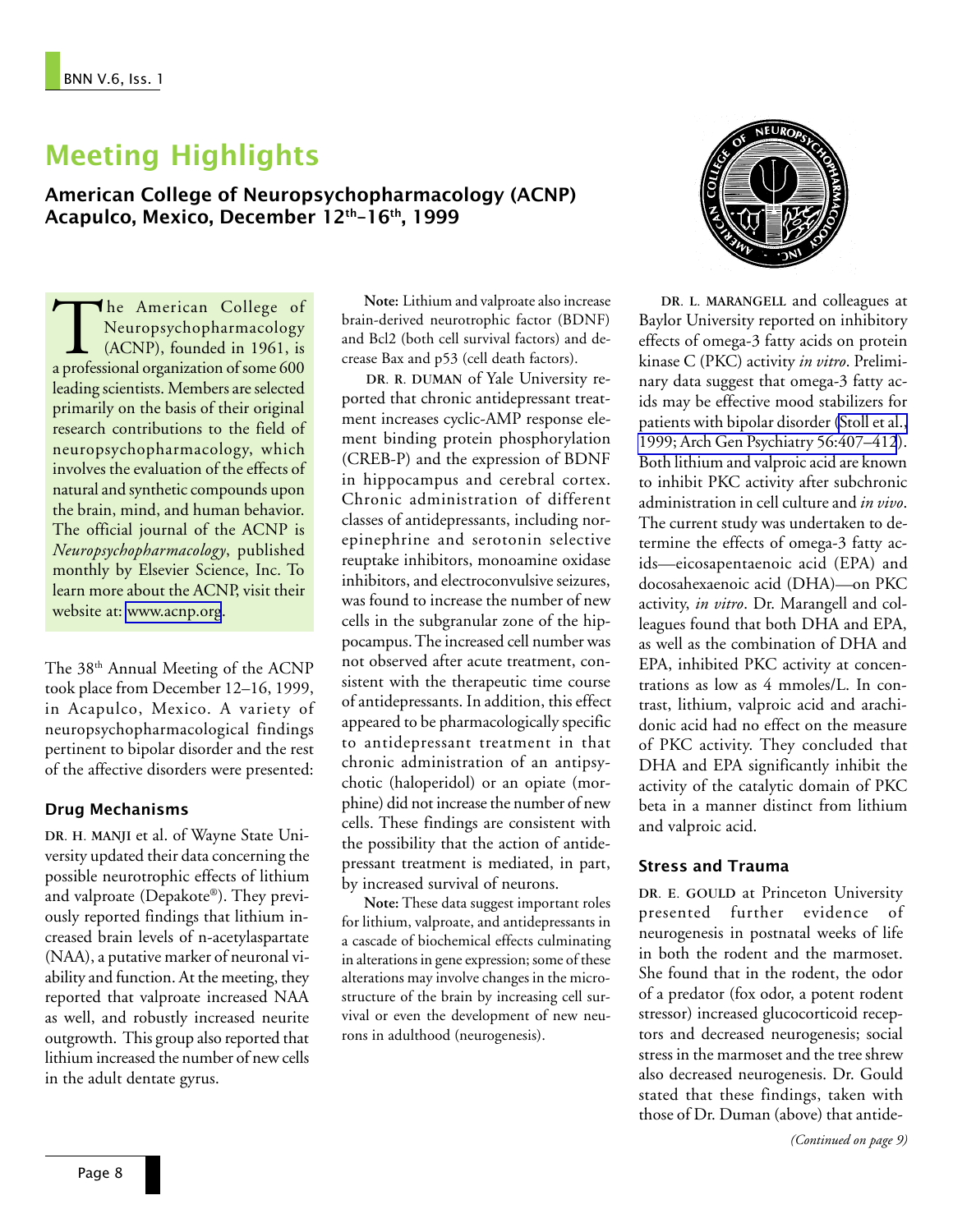### Meeting Highlights: ACNP

*(Continued from page 8)*

pressants increase neurogenesis, suggest that not only do stress and antidepressants have opposite effects on a variety of neurotrophic factors such as BDNF, but they also have opposing effects on engendering new neurons.

A number of investigators spoke of the long-term effects of early trauma on behavior, neuroendocrinology, and brain function of the adult rodent. DRS. M. PLOTSKY AND C. NEMEROFF of Emory University gave a presentation on maternal separation as a vulnerability factor for disorders of emotional regulation. Disruption of maternal behavior and patterns of care-giving appear to exert profound and long-lasting effects on the offspring. Studies of Long-Evans rats and rhesus monkeys exposed to neonatal maternal

### Life Chart Highlight

*(Continued from page 6)*

kindled seizures, wherein gabapentin increases the threshold for seizures and lamotrigine is able to inhibit the spread of seizures without changing the threshold.

Two double-blind clinical trials of gabapentin have failed to reveal superiority to placebo. The NIMH clinical trial in refractory affective disorders (Frye et al., 2000; *J Clin Psychopharmacol*, in press) indicated that lamotrigine was superior to both gabapentin and placebo. Used as monotherapy for six weeks, gabapentin was not substantially different from placebo in this highly refractory subgroup of patients. In addition, Dr. A. Pande of Parke-Davis Pharmaceutical Research, reported that gabapentin was no more effective than placebo as an adjunctive treatment for acute mania (see "Meeting Highlights," p. 4).

Nevertheless, a considerable literature of open-label gabapentin augmentation of other mood stabilizers continseparation display dysfunction of the hypothalamic-pituitary-adrenal axis, anxiety-like behavior, mild cognitive impairments, anhedonia, and proclivity to the acquisition of cocaine and alcohol selfadministration.

Many humans experiencing repeated traumatic events early in life appear to suppress their rate of cortisol production, yet they too show a higher incidence of depression, anxiety, and substance abuse, as well as suicide attempts. The new data presented by Dr. Nemeroff mirror those of Dr. R. Yehuda and others, indicating that patients with a history of early severe trauma appear to have a blunted cortisol response to a variety of challenges compared with controls.

ues to suggest its potential utility for some subgroups of bipolar patients. This utility is convergent with the other documented effects of gabapentin, such as efficacy in anxiety and social phobia syndromes, as well as in paroxysmal pain syndromes, each of which has a moderately high incidence of comorbidity with bipolar illness. Gabapentin also does not have many pharmacokinetic interactions with other drugs, because it is largely secreted unchanged in the kidney. In addition, its side-effects profile is generally relatively benign when used in combination with other agents.

Brodie and Yuen [\(1997; Epilepsy Res](http://www.ncbi.nlm.nih.gov:80/entrez/query.fcgi?cmd=Retrieve&db=PubMed&list_uids=9127723&dopt=Abstract) [26:423–432\)](http://www.ncbi.nlm.nih.gov:80/entrez/query.fcgi?cmd=Retrieve&db=PubMed&list_uids=9127723&dopt=Abstract) and others in the neurological literature suggest the excellent efficacy and tolerability of the lamotrigine-valproate combination. However, because of increased risk of serious rash when lamotrigine and valproate are used in combination, this may not be a high priority treatment option for some patients. To the extent that gabapentin shows some

DR. J. BREMNER and colleagues at Yale University reported that abused women with post-traumatic stress disorder (PTSD) had lower cortisol levels following both corticotropin-releasing factor (CRF) and adrenocorticotropic hormone (ACTH) challenge, and that abused women with and without PTSD had a blunted ACTH response to CRF challenge. In a second study, they found that women with PTSD had a decrease in right hippocampal (as well as medial prefrontal) function during traumatic reminders of childhood abuse. The findings were consistent with hippocampal atrophy and dysfunction in PTSD, and suggest longterm dysregulation involving increased central CRF activity but decreased cortisol in the periphery. *(Continued on page 10)*

biochemical effects similar to valproate (i.e., it increases brain GABA levels), it is possible that the potentiative effects observed for lamotrigine and valproate could also extend to lamotrigine and gabapentin.

This proposition remains to be more systematically explored in more formal clinical trials. However, at present, it would appear that gabapentin monotherapy has little place as a primary mood stabilizer in bipolar illness, but its use as an adjunct may be associated with substantial clinical improvement and, occasionally, a complete remission, as occurred in this patient, at least transiently. Clearly, the optimal choice for combination therapy in patients with refractory affective disorders will require much further research, but the current case at least raises the possibility of combining two drugs with very different mechanisms of action in order to achieve a more complete response than with either alone.■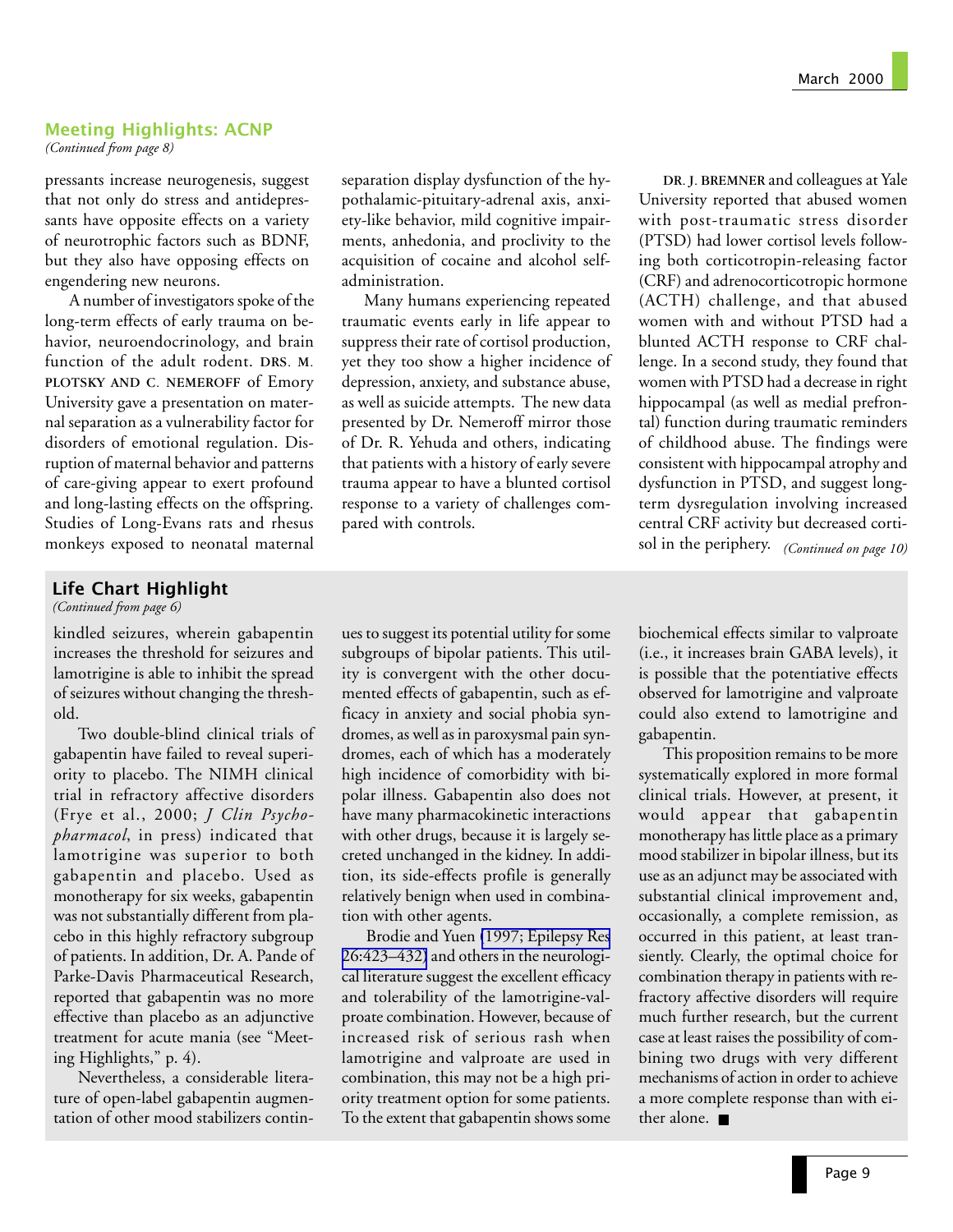### Meeting Highlights: ACNP

*(Continued from page 9)*

DR. M. MEANEY of McGill University, Canada, presented a dramatic example of the potential impact of early environmental experience on lifelong changes in behavior and gene expression, changes that were previously thought to be mediated by hereditary genetics. Dr. Meaney found that in contrast to rat pups undergoing 3-hour separation stress, rat pups that were separated for 15 minutes a day evoked increased licking responses from their mothers upon their return and were protected against age-related cognitive decline and loss of hippocampal cell volume. Because the licking component appeared crucial, he examined spontaneous licking behavior and found that some mothers showed this trait in great quantity, whereas others were minimal lickers. The offspring of rat pups that were minimally licked were hypercortisolemic and showed increased anxiety in a variety of open field studies. When minimally-licked rat pups reproduced, their offspring also were hypercortisolemic and anxious. However, when these rat pups were cross-fostered and brought up by a high-licking mother, they were protected against hypercortisolemia and age-related cognitive decline and, in turn, were able to pass this more positive trait on to their offspring transgenerationally.

**Note:** If analogous changes are possible in humans, these data would appear to have tremendous social, cultural, and political implications because effective interventions in one single generation could have very longlasting effects on the behavior and stress vulnerability of many subsequent generations.

DR. M. DAVIS of Emory University has begun to study the potential for gene therapy of neuropsychiatric syndromes. He was able to increase CREB levels specifically in the basolateral amygdala via herpes simplex viral vector-mediated gene transfer, resulting in near normal longterm memory following massed trials of conditioned fear training which usually result in poor learning. These results show that functional CREB activity in the amygdala may serve as a molecular switch for the formation of long-term emotional memory as reflected in fear conditioning.

### Brain Imaging

DR. M. PHELPS from UCLA gave a presentation on "Molecular imaging: from metabolism to gene expression with positron emission tomography (PET)," raising the possibility of ultimately using functional brain imaging to study gene expression in humans, and providing initial evidence from their data that this may soon be possible.

DR. T. KETTER of Stanford University presented data from his work in the Biological Psychiatry Branch of the National Institute of Mental Health (NIMH) as well as his data from the new Affective Disorders Clinic at Stanford. At the NIMH, he found using PET that those patients with baseline hyperactivity in fronto-temporal areas of brain, particularly the left insula, responded better to carbamazepine(Tegretol®)**,** whereas those who were hypometabolic in this area responded better to the L-type calcium channel blocker nimodipine (Nimotop®). Relative hypoactivity at baseline was also associated with response to lamotrigine (Lamictal**®)**, gabapentin (Neurontin**®)**, and 20 Hz (as opposed to 1 Hz) repeated transcranial magnetic stimulation (rTMS) of the brain. Less chronically ill and less treatment-refractory depressed bipolar disorder outpatients at Stanford compared to controls had anterior paralimbic and cerebelloposterior cortical hypermetabolism both at rest and in a (30 minute) sustained selfinduced sad state. In antidepressant responders to valproate, decreases in metabolism with the sadness task compared to controls were blunted but were enhanced in the nonresponders to divalproex.

The DR. H. SACKEIM group at Columbia University reported data that showed that those depressed patients who have the greatest decrease in blood flow in frontal cortex, cingulate gyrus, and temporal lobe following electroconvulsive therapy (ECT) have the best antidepressant response. Thus, it is uncertain which areas of brain showing alterations are related to the primary pathophysiological process of depression, and which are compensatory and adaptive and in need of enhancement.

### New Treatments

At a panel session addressing endogenous glutamate receptor ligands as novel leads for schizophrenia research and therapy, it was noted that a number of investigators have thought that increasing glutamate agonism indirectly could be helpful in the treatment of schizophrenia because the N-methyl-D-aspartate (NMDA)-type glutamate antagonist phencyclidine (PCP, or"angel dust") is highly psychotomimetic. A presentation by DR. D. GOFF of Harvard University reviewed the clinical implications of endogenous and exogenous glutamate receptor ligands. Attempts to use d-serine or cycloserine have been partially successful and, at this meeting for the first time, it was reported that d-alanine, which more readily crosses the blood-brain barrier, and is converted to d-serine in the brain, is also effective in initial studies. A six-week trial of d-alanine showed improvement in positive and negative symptoms as well as in cognition in patients with schizophrenia.

**Note:** These data provide another new target of therapeutics in schizophrenia in addition to attempts to decrease the enzyme naladase, as suggested at the meeting by Coyle et al. of Harvard University, or to decrease levels of quinolinic acid, as suggested at the meeting by Schwarcz and associates at the University of Maryland.

*(Continued on page 11)*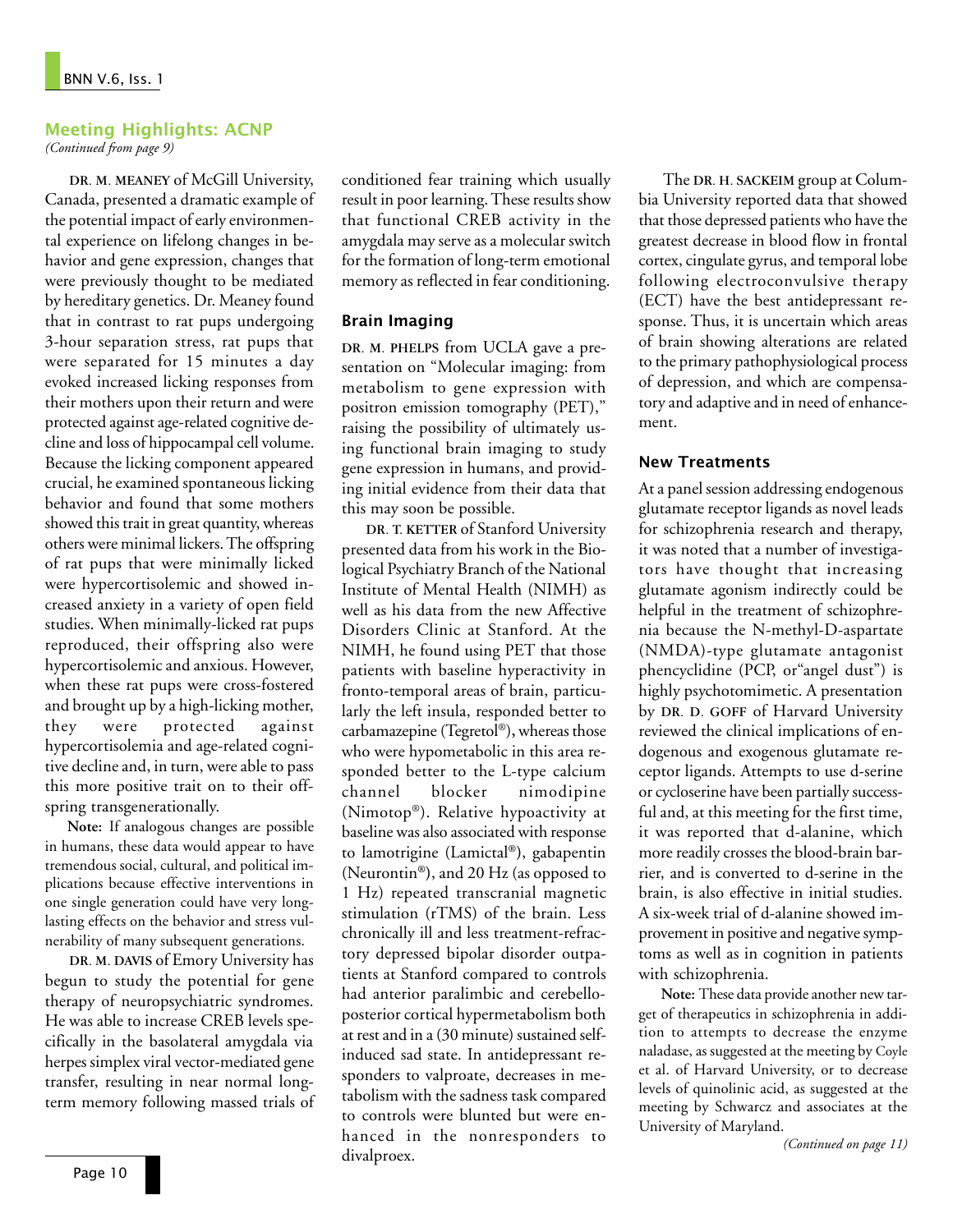### Meeting Highlights: ACNP

*(Continued from page 10)*

DR. J FRAZIER and colleagues at McLean Hospital presented data on a study of olanzapine (Zyprexa®) in the treatment of bipolar disorder in juveniles. Despite widespread use of antipsychotics in juveniles with bipolar disorder, few studies using these medications have been conducted in this patient population. The primary objective of this study was to assess safety and efficacy of the novel antipsychotic olanzapine after up to 8 weeks of open-label treatment. Twenty-three bipolar disorder patients (currently manic or mixed), ages 5 to 14, received olanzapine (dose range: 2.5–20 mg/day). The response rate (using a  $\ge$ =30% improvement on the Young Mania Rating Scale) was 60.9%. Extrapyramidal symptom measures were not (statistically) significantly different from baseline levels. However, significant increases were observed in weight  $(4.98 \pm 2.32 \text{ kg})$ , p<0.001).

DR. M. SAJATOVIC of Case Western Reserve University reported on quetiapine (Seroquel®) in neuroleptic-dependent mood disorders. In this prospective, openlabel, 12-week trial of quetiapine therapy in patients with neuroleptic-dependent mood disorders, twenty individuals (10 with bipolar disorder and 10 with schizoaffective disorder) received quetiapine therapy at a mean dosage of 202 mg/day. Overall, patients did well on quetiapine therapy with significant improvement compared to previous antipsychotic medication therapy. Most individuals in the study had substantial depressive symptoms, which improved on quetiapine therapy. Simpson-Angus ratings of neurological side effects also decreased significantly from a baseline of 5.5 to an endpoint score of 1.9 ( $p = 0.02$ ).

DR. E. VIETA of the University of Barcelona, Spain, presented data on risperidone (Risperdal®) as add-on therapy in bipolar disorder. Risperidone has shown efficacy in treating affective symptoms of schizophrenia and in patients with schizoaffective disorder and bipolar disorder. They conducted an open study in 598 patients with either schizoaffective disorder, bipolar type, or bipolar disorder, type I or II. Inclusion criteria were age between 18 and 65 years and DSM-IV symptoms of an episode of acute mania, hypomania, or mixed symptoms, and a Young Mania Rating Scale score >7. Each patient was receiving mood-stabilizing medication. Of the patients initially recruited, 541 were eligible for evaluation using various measures of treatment efficacy. During the 6-month follow-up, 111 patients dropped out for several reasons, including lost to followup (4%), side effects (3%), hospitalization (3%), lack of response (3%), poor compliance (1%), patient's decision (1%), and other (6%).

At 6 months, the mean dose of risperidone was 3.9 mg/day. According to a last-observation-carried-forward analysis, significant improvements were seen in scores on the Clinical Global Impressions scale (p<0.0001), total and positive, negative, and general psychopathology

subscales of the Positive and Negative Syndrome Scale (p<0.0001), Young Mania Rating Scale (p<0.0001), and Hamilton Rating Scale for Depression (p<0.0001). Significant improvements were also seen in most neurological side effects, including scores on the Udvalg for Kliniske Undersogelser subscale for neurological side effects (p<0.0001). By the end of the study period, over 40% of patients were asymptomatic. These results suggest that risperidone may have mood stabilizing properties and prove useful in the treatment of patients with bipolar disorder and schizoaffective disorder, in conjunction with mood-stabilizing medication.

In a special plenary symposium celebrating the first 50 years of experience with lithium, DR. MULLER-OERLINGHAUSEN of the Freie University, Berlin, indicated that although there is a 30 to 50-fold increased risk of suicide in the unipolar and bipolar affective disorders compared with the general population, lithium greatly lowers this risk back toward that of the general population. In this regard, lithium appears superior to carbamazepine because, in a prospective randomized study, no suicidal acts occurred in the lithium-treated group (146 patients), but four suicides and five attempts were reported in 139 patients on carbamazepine. These data are consistent with a recent meta-analysis of Dr. Baldessarini and colleagues (see "Meeting Highlights," p. 3). ■

## **DISCLAIMER:**

Although the editors of the *BNN* have made every effort to report accurate information, much of the work detailed here is in summary or prepublication form, and therefore cannot be taken as verified data. The *BNN* can thus assume no liability for errors of fact, omission, or lack of balance. Patients should consult with their physicians, and physicians with the published literature, before making any treatment decisions based on information given in this issue or in any issue of the *BNN*.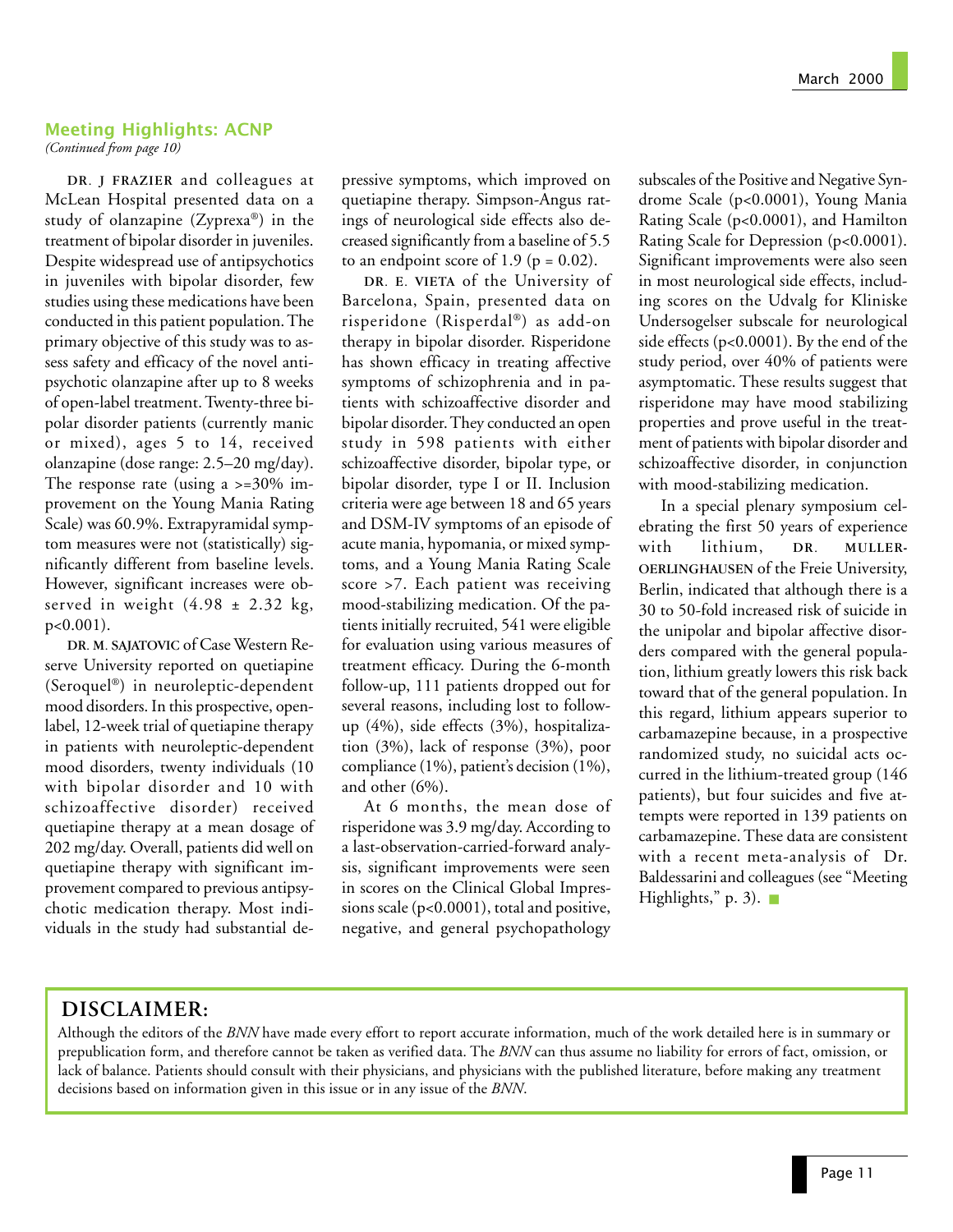# Investigator Spotlight

Dr. Tom G. Bolwig, Dr. Lars V. Kessing Rigshospitalet, Copenhagen, Denmark



**DR. TOM G. BOLWIG** obtained his medical degree in 1964 and his advanced degree in 1977 from the University of Copenhagen; he was Senior Lecturer in Psychiatry from 1977 to 1982, and has been a Professor of Clinical Psychiatry from 1982 to the present. Dr. Bolwig's career is distinguished by both its breadth and depth. He has made major contributions to clinical psychiatry, psychopharmacol-

ogy, and experimental neurobiology. He has published 215 papers and edited three books. He is also the Associate Editor of the *Journal of ECT* and *Acta Psychiatrica Scandinavica*. Because ECT is widely used in the treatment of refractory depression, Dr. Bolwig and his colleagues have studied its potential mechanisms of action, revealing alterations in neuropeptides, receptors, and the activation of glial cells following this treatment in experimental animals. His finding evidence of glial activation with seizures is particularly interesting in relation to recent findings of deficient numbers and

decreased activation of glial cells in depression reported by many groups, including in autopsy specimens of depressed patients in the Stanley Foundation Brain Bank collection.

Dr. Bolwig has also demonstrated that repeated episodes of alcohol withdrawal would result in increased seizure susceptibility, as predicted from the kindling model. In examining the Danish case registry in collaboration with Dr. Lars Kessing, he has found the strongest evidence to date of sensitization phenomena in the affective disorders (see p. 13). These data add to a growing list of evidence that suggests the importance of early and effective intervention and long-term prophylaxis in the recurrent affective disorders based on the finding that the number of prior episodes is a strong predictor of subsequent relapse and rehospitalization. We look forward to further important contributions of Dr. Bolwig and colleagues to the better understanding and treatment of the refractory affective disorders. ■



**DR. LARS V. KESSING** received his M.D. from Copenhagen University in 1986, becoming a specialist in psychiatry in 1999. He has studied the psychiatric symptomatology of the human immunodeficiency virus (HIV), the consequences of epilepsy surgery, and cognitive impairments in primary affective disorder in relation to illness characteristics.

His series of studies (along with Dr. Bolwig) based on the data in more than 20,000 patients in the Danish case registry has added a crucial perspective to factors that contribute to the recurrence of affective disorders. He found that the best predictor of the incidence and rate of rehospitalization in both unipolar and bipolar disorder was the number of prior episdodes (see p. 13). Again, these data speak to the importance of long-term prophylaxis in attempting to alter this course of recurrent affective disorders.

Most recently, Dr. Kessing has studied factors related to the development of dementia in affective disorder patients as well as individual heterogeneity of illness characteristics that are associated with recurrence. These data will enable one to better anticipate high degrees of illness vulnerability and recommend more effective long-term prophylactic strategies. Dr. Kessing will defend his thesis in Medical Science at the University of Copenhagen this summer, and we look forward to his continued major contributions to the field. ■

Dr. Bolwig and Dr. Kessing are the lead investigators at the new Stanley Foundation Bipolar Network European Center in Denmark. An example of their groundbreaking collaborative work is summarized on the following page.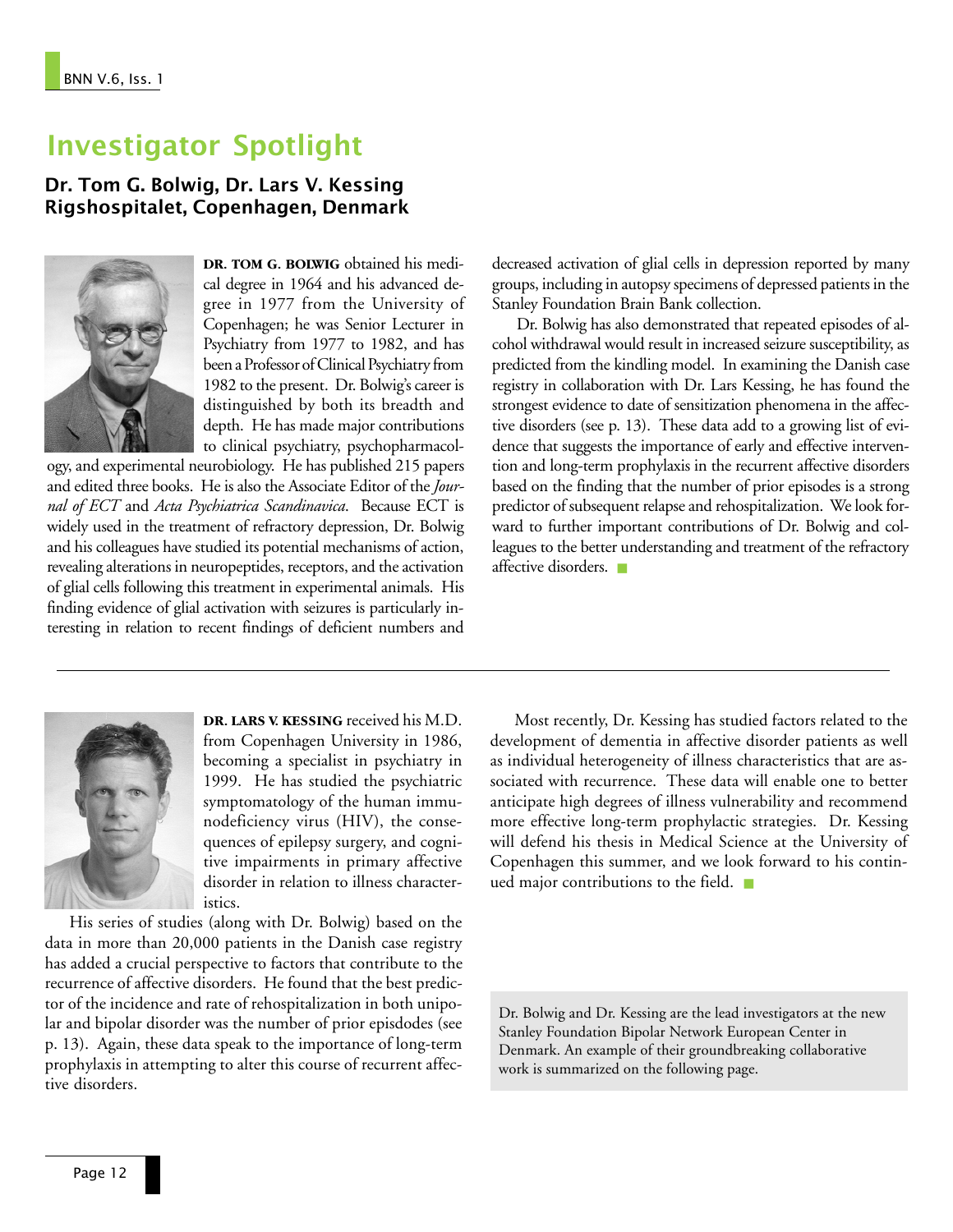## Recurrence in affective disorder I. Case register study

Lars Vedel Kessing, Per Kragh Andersen, Preben Bo Mortensen, Tom Gert Bolwig

Full Article Appeared in the Journal: [Br J Psychiatry 172: 23–28, 1998](http://www.ncbi.nlm.nih.gov:80/entrez/query.fcgi?cmd=Retrieve&db=PubMed&list_uids=9534827&dopt=Abstract)

**BACKGROUND:** In recent years, studies of the risk of recurrence in affective disorder in relation to the number of prior episodes have given contradictory results. Some investigators have found that the duration of time to recurrence decreases as a function of the number of prior episodes; other investigators have failed to demonstrate this relation in bipolar disorder. To investigate changes in the risk of recurrence with successive episodes it is necessary to study a large sample of patients followed through many years. Psychiatric case registers make this possible and data can now be analysed with survival analysis. The aim of this study was to describe the rate of recurrence, expressed as the rate of readmission after successive discharges in unipolar and bipolar disorders, by applying life-table methods in a larger sample from a psychiatric case register.

**METHOD:** In Denmark, all psychiatric admissions have been registered in a nationwide register. Since there are no private psychiatric hospitals or clinics in Denmark, all admissions for the 5.1 million inhabitants are included in the register. The study sample was defined as all inpatients with a manic-depressive main diagnosis, depressive or manic/cyclic episode, at first discharge. The sample was divided into two, according to the type of manic-depressive disorder at a given time (unipolar or bipolar). The type of disorder was thus time-dependent and some patients changed type during the study. The risk of readmission originates from a sum of two other risk factors: the risk of relapse, i.e., the return of an episode during remission (before recovery) and the risk of recurrence, i.e., the appearance of a new episode during recovery. The first eight weeks after discharge was defined as the period of remission, and readmission after these first eight weeks as a new episode (i.e., recurrence).

**RESULTS:** A total of 20,350 patients constituted the study sample meeting the diagnoses requirements. Time to recurrence decreased with the number of previous episodes for unipolar as well as for bipolar patients. Initially, the two types of disorders followed markedly different courses, but later in the course of the illness the rate of recurrence was the same for the two disorders. The progressive course of the illness was partly due to a selection phenomenon, since patients with many episodes demonstrated a high risk of recurrence from the first episode. However, this selection bias did not explain the whole deteriorating pattern, since the high initial risk of recurrence for patients with many episodes also increased further with every new episode. Further analysis revealed that other selection biases were caused by age and gender, since younger patients and female patients constituted an increasing proportion of patients and in addition experienced greater risk of recurrence as the number of episodes increased. However, if the sample was divided on gender and on age categories, all subpopulations demonstrated the same deteriorating pattern for each new episode. [\(Kessing et al., 1998; Br J Psychiatry 172:29–34](http://www.ncbi.nlm.nih.gov:80/entrez/query.fcgi?cmd=Retrieve&db=PubMed&list_uids=9534828&dopt=Abstract))

**CONCLUSIONS:** The course of unipolar and bipolar disorder as reflected in hospitalizations seems to be progressive in nature despite naturalistic treatment in the community, and stresses the great need for further, earlier, and more effective prophylactic interventions. ■

Lars Vedel Kessing, MD, Tom Gert Bolwig, MD, Department of Psychiatry, University of Copenhagen, Rigshospitalet; Per Kragh Andersen, PhD, Department of Biostatistics, University of Copenhagen; Preben Bo Mortensen, Department of Psychiatric Demography, University of Aarhus, Psychiatric Hospital, Risskov, Denmark